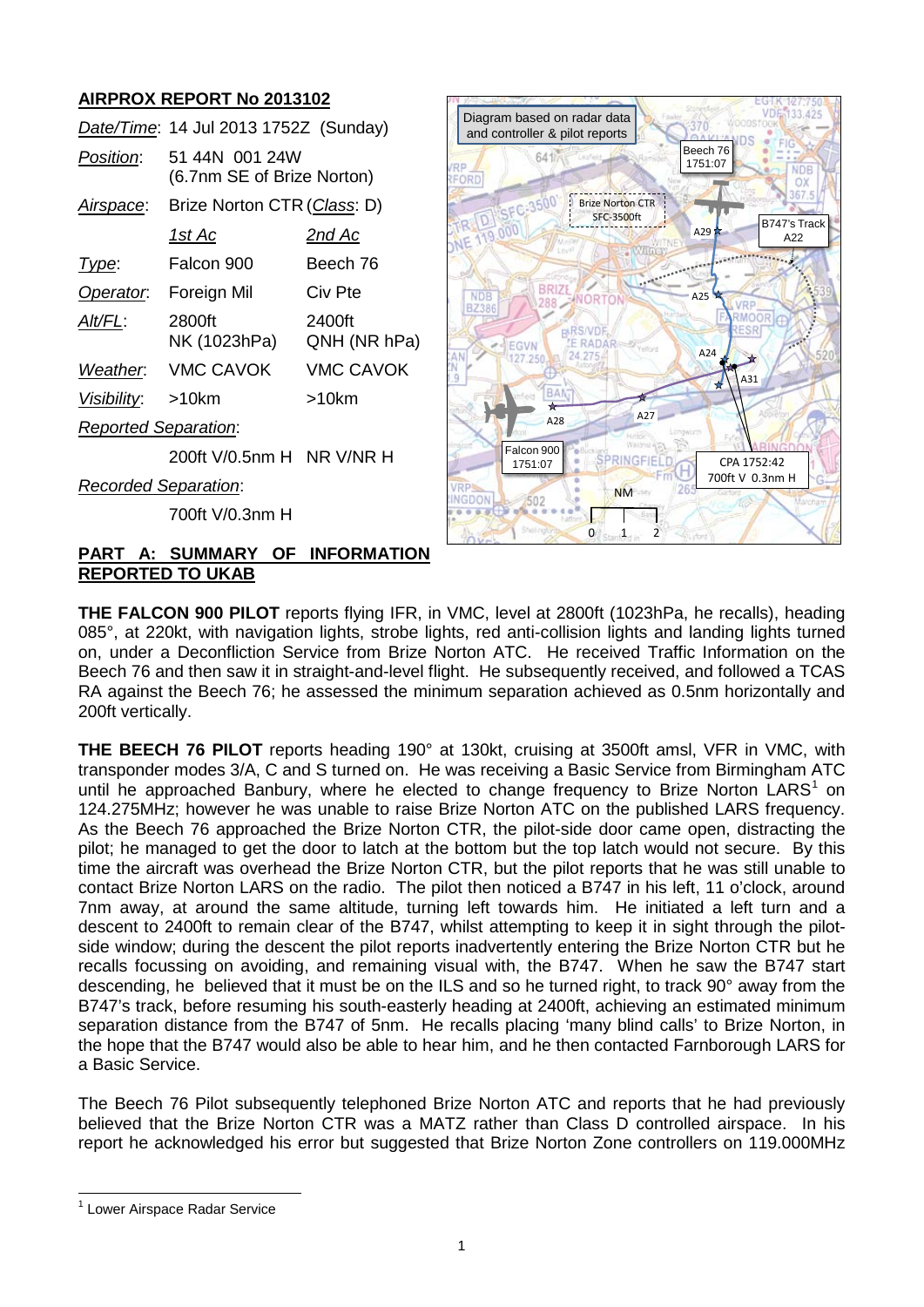should also listen out on 124.275MHz when the LARS is closed. He opined that, if this was possible, then it may help pilots who have mistakenly selected the wrong frequency.

He assessed the risk of collision with the B747 as 'None' but does not report seeing the Falcon 900.

**THE BRIZE NORTON DIRECTOR** reports her workload as 'Low' with 'Medium-to-Low' task difficulty whilst controlling two visiting aircraft (the B747 and the Falcon 900), both inbound to RW26. She saw the Beech 76, squawking Mode 3/A 7000, with a Mode C indication of 024, entering the Brize Norton CTR from around 2nm West of the Oxford Kidlington ATZ; it was tracking South to route approximately 6nm East of Brize Norton. The B747, which was level at 2300ft QNH, had been given a heading of 290° to intercept the ILS, and Traffic Information on the Beech 76 was passed to its crew. As the confliction progressed, the Director issued an avoiding action right turn to the B747 crew; they reported visual with the Beech 76 and confirmed they were happy to continue with their approach. The Falcon 900 was downwind in the radar pattern at 2800ft QNH; the Director observed the Beech 76, now indicating a Mode C of FL023, continuing south approximately 6nm ahead of the Falcon. He passed Traffic Information on the Beech 76 to the Falcon crew who responded that they could see the traffic and continued their approach. Shortly afterwards the Falcon 900 crew reported that they were following a TCAS RA against the Beech 76 and they climbed 200ft.

He perceived the severity of the incident as 'High'.

**THE BRIZE NORTON ATCO I/C<sup>[2](#page-1-0)</sup> reports operating in the Aerodrome Control position and observing** the Airprox on the Hi-Brite<sup>[3](#page-1-1)</sup> display. As soon as it was apparent that the Beech 76 was going to enter the CTR he instructed the Director to issue avoiding action to the B747 crew; the B747 crew reported 'visual' and continued with the ILS approach. The ATCO I/C saw the Beech 76's track 'deviate slightly and turn behind the B747'. Shortly afterwards the B747 crew contacted the ATCO I/C and his attention was then focussed on their approach.

The pilot of the Beech 76 telephoned the ATCO I/C after landing to discuss the Airprox. The controller recalls that the pilot had mistaken the CTR (Class D airspace) for a MATZ (Class G airspace) and apologised; he also recalls that the pilot said he had been in visual contact with both the B747 and the Falcon 900.

## **Factual Background**

The Brize Norton CTR exists from SFC to 3500ft AMSL; Brize Norton Zone, freq 119.000MHz, is available for Zone transits.<sup>[4](#page-1-2)</sup> Pilots wishing to enter the Brize Norton CTR must observe the normal procedure for joining Controlled Airspace and should make their request for entry 15nm or 5mins flying time (whichever is earlier) from the CTR Boundary. Pilots should make their request for Control Zone entry to BRIZE ZONE.<sup>[5](#page-1-3)</sup>

Brize Norton LARS is available within a 60nm radius of Brize Norton from 0900Z to 1700Z in winter, one hour earlier in the summer.<sup>[6](#page-1-4)</sup>

Brize Norton CTR information is also published as follows:

'Brize Norton Class D CTZ active H24, remain outside unless a positive clearance obtained on 119.0'<sup>[7](#page-1-5)</sup>

'BRIZE NORTON CTR [D] SFC-3500' BRIZE ZONE 119.000'[8](#page-1-6)

<span id="page-1-3"></span><span id="page-1-2"></span> $^{5}$  UK AIP ENR 2.1.1.1.1<br> $^{6}$  UK AIP ENR 1.6.3.6

<span id="page-1-1"></span><span id="page-1-0"></span><sup>&</sup>lt;sup>2</sup> Air Traffic Controller in-charge<br><sup>3</sup> Hi-Brite is a non-calibrated display showing the radar picture. It helps improve the Aerodrome Controller's situational awareness but cannot be used for controlling aircraft.<br><sup>4</sup> UK AIP ENR 2.1

<span id="page-1-4"></span>

<span id="page-1-6"></span><span id="page-1-5"></span><sup>&</sup>lt;sup>7</sup> Flight Information Publication, En-Route Supplement, British Isles & North Atlantic 8 Topographical Air Chart of the United Kingdom, 1:250,000, Sheets 7 & 8, Edn 9 (2013)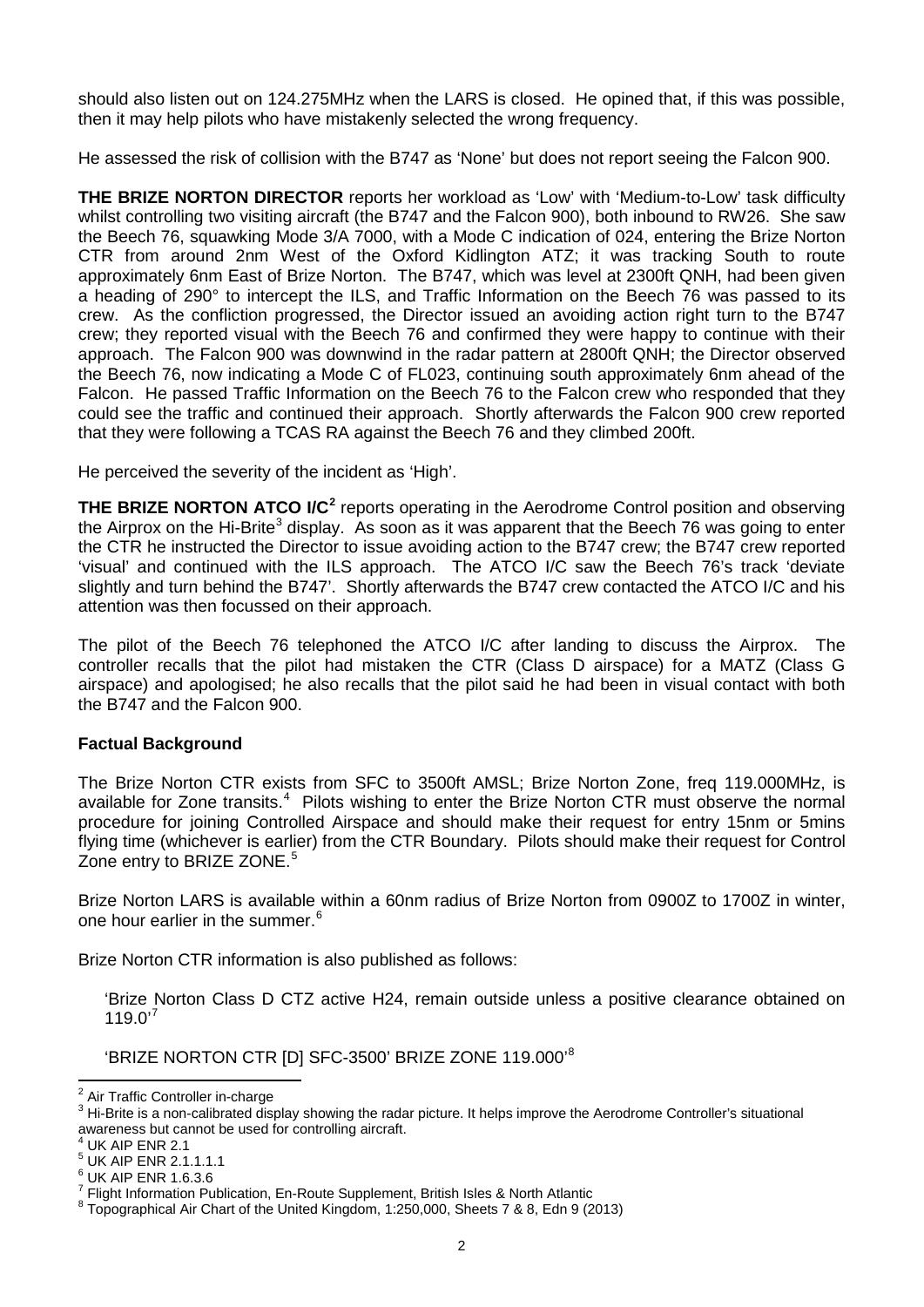The Brize Norton weather at 1750 was:

METAR EGVN 141750Z 35007KT CAVOK 27/15 Q1022 BLU NOSIG

#### **Analysis and Investigation**

#### **Military ATM**

Given the date and time, Brize Norton ATC was operating with its normal shift manning of a Director and an Aerodrome Controller; the Aerodrome Controller was also operating as the ATCO I/C of the shift.

The incident was relatively complicated in that it involved an infringement of the Brize Norton CTR by the Beech 76 and a subsequent conflict between that aircraft and 2 aircraft, operating IFR, being vectored inbound to Brize Norton. This report deals solely with the reported Airprox between the Falcon 900 and the Beech 76.

The incident sequence commenced at 1751:07 as the Beech 76 entered the Brize Norton CTR without clearance from, and not in communication with, Brize Norton ATC. Figure 1 depicts the incident geometry at this point; SSR Mode 3A 4413 is the Falcon 900, SSR Mode 3A 7000 is the Beech 76 and SSR Mode 3A 7742 is an unrelated B747 also inbound to Brize Norton. Twenty-six secs previously, Director had issued a closing heading for the ILS to the B747, warning them of the presence of the Beech 76 outside the CTR. The Aerodrome Controller, who was the ATCO I/C of the shift monitoring the situation on the Hi-Brite display within the VCR, advised Director via the radar clearance line "if it [the Beech 76] comes in, avoid it." Shortly after, the Beech 76 entered the CTR and Director issued avoiding action to the B747.



Figure 1: Incident Geometry at 1751:07.

After the conflict between the unrelated B747 and the Beech 76 was resolved, Director instructed the Falcon 900, at 1751:26, to "turn left heading 0-7-5. Traffic north-east, 5 miles, tracking south, indicating 300 feet below." The Falcon 900's pilot read back the control instruction and advised that they were "looking for traffic 5 miles north-east." Figure 2 depicts the incident geometry at the point that Director passed this Traffic Information. A vector of 075° is a standard downwind heading in use at Brize Norton to parallel the southern edge of the CTR.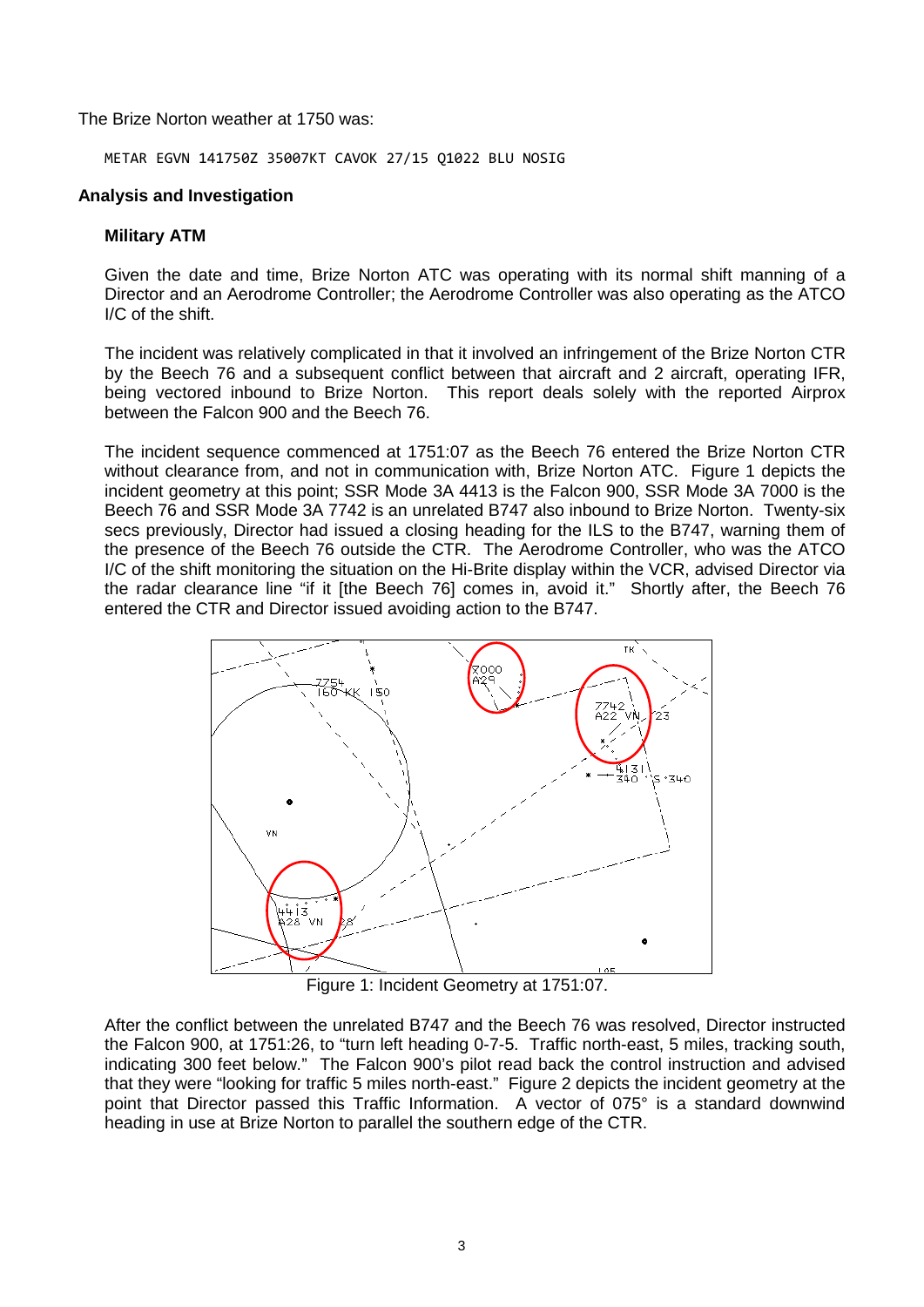

Figure 2: Incident Geometry at 1751:26.

Annex C to MMATM Chapter 11 states that:

'Class D airspace is a known traffic environment in which aircraft require an ATC clearance to fly. In this context, an unknown aircraft is defined as a radar return which cannot be associated with an aircraft known by the radar controller either through direct communication or co-ordination. When providing a radar service to IFR aircraft within Class D airspace, controllers should…Give avoiding action if radar derived or other information indicates that a particular unknown aircraft is lost or has experienced radio failure….When taking lateral avoiding action, the controller should achieve standard lateral separation of 5nm whenever possible'.

Director was then involved in an exchange of R/T with the unrelated B747 until 1752:03, when they updated the Traffic Information on the Beech 76 to the Falcon 900, advising them "previously reported traffic now 11 o'clock, 4 miles, crossing left-right, indicating 100 feet below." In reply, the Falcon 900 pilot advised Director that they were "visual with traffic." Figure 3 depicts the incident geometry at this point.



Figure 3: Incident Geometry at 1752:03.

Director acknowledged that the Falcon 900 was visual and then instructed them "cockpit checks, report complete." Immediately, at 1752:17, the Falcon 900 pilot advised Director that they were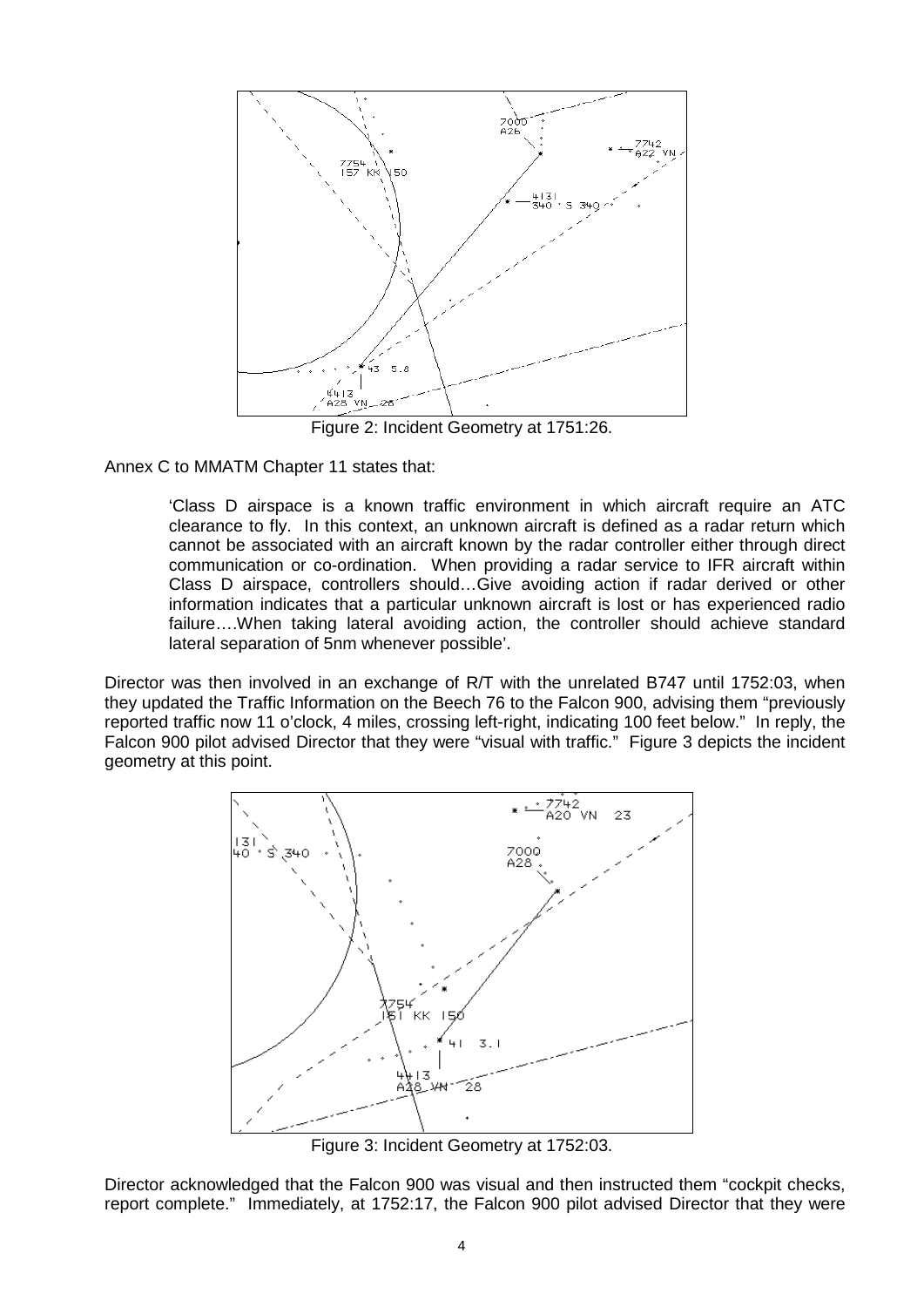responding to a TCAS RA, and then reported at 1752:48 that they were "clear of confliction, remaining at 2300 feet." The CPA occurred between sweeps of the radar replay at 1752:40, as the Beech 76 passed 0.3 nm North-North-West of the Falcon 900, indicating 700 ft below; figure 4 depicts the incident geometry at 1752:42.



Figure 4: Incident Geometry at 1752:42.

The Beech 76 pilot's report into the Airprox only relates to their sighting and avoidance of the unrelated B747, they do not report having sighted the Falcon 900. That said, the Brize Norton ATCO IC relates in their report that when they subsequently discussed the incident with the Beech 76 pilot, he 'stated that he and his co-pilot were visual with both the B747 and the Falcon 900'. The Beech 76 pilot also states in his report that he was distracted prior to entering the Brize Norton CTR by the pilot side door opening in-flight and having to re-secure it; however the Brize Norton ATCO IC made no mention in their report of the Beech 76 pilot having explained to him about this distraction. When the Brize Norton ATCO IC was subsequently asked whether the Beech 76 pilot had mentioned on the phone about the door opening in flight, they confirmed that he did not. However, this distraction does not explain their belief that Brize Norton had a MATZ, nor why they had attempted to contact Brize Norton LARS to transit through the area. Brize Norton LARS is available within a 60nm radius of Brize Norton from 0900 to 1700 in winter, one hour earlier in the summer; the CPA occurred at 1752:40. On this basis, it is clear that the Beech 76 had infringed the Brize Norton CTR as a result of the pilot's inadequate knowledge of the airspace in which they were operating. That notwithstanding, the ATM aspects of this incident require further examination.

From Director's perspective the Beech 76 was unknown traffic and, given that it had infringed the Brize Norton CTR, it was reasonable for them to have assumed that the aircraft was lost. Consequently, rather than providing Traffic Information at 1751:26, Director should have immediately provided avoiding action to the Falcon 900 against the Beech 76. Unfortunately, this issue was not highlighted at the time by the Unit and, when asked subsequently about this Airprox, Director could recall little of the event and was thus unable to explain why they had not issued avoiding action. One hypothesis introduced by the unit was that following the B747 crew's report that they were visual with the Beech 76, Director convinced themselves that the Beech 76 had assumed 'known traffic status' and thus they could treat the aircraft as a standard VFR transit and apply this status to the confliction with the Falcon 900. However, whilst a credible hypothesis, it is conjecture that is not based on the controller's recall of the events which were nominal. Although the Aerodrome Controller was in a position to assist Director with the warning that they passed at 1751:05, they understandably then de-selected Director's freq in preparation for controlling the B747, believing that Director would also provide the Falcon 900 with avoiding action. Consequently, the opportunity was lost for Brize Norton ATC to affect the incident outcome, other than to assist the Falcon 900 crew in visually acquiring the Beech 76. That said,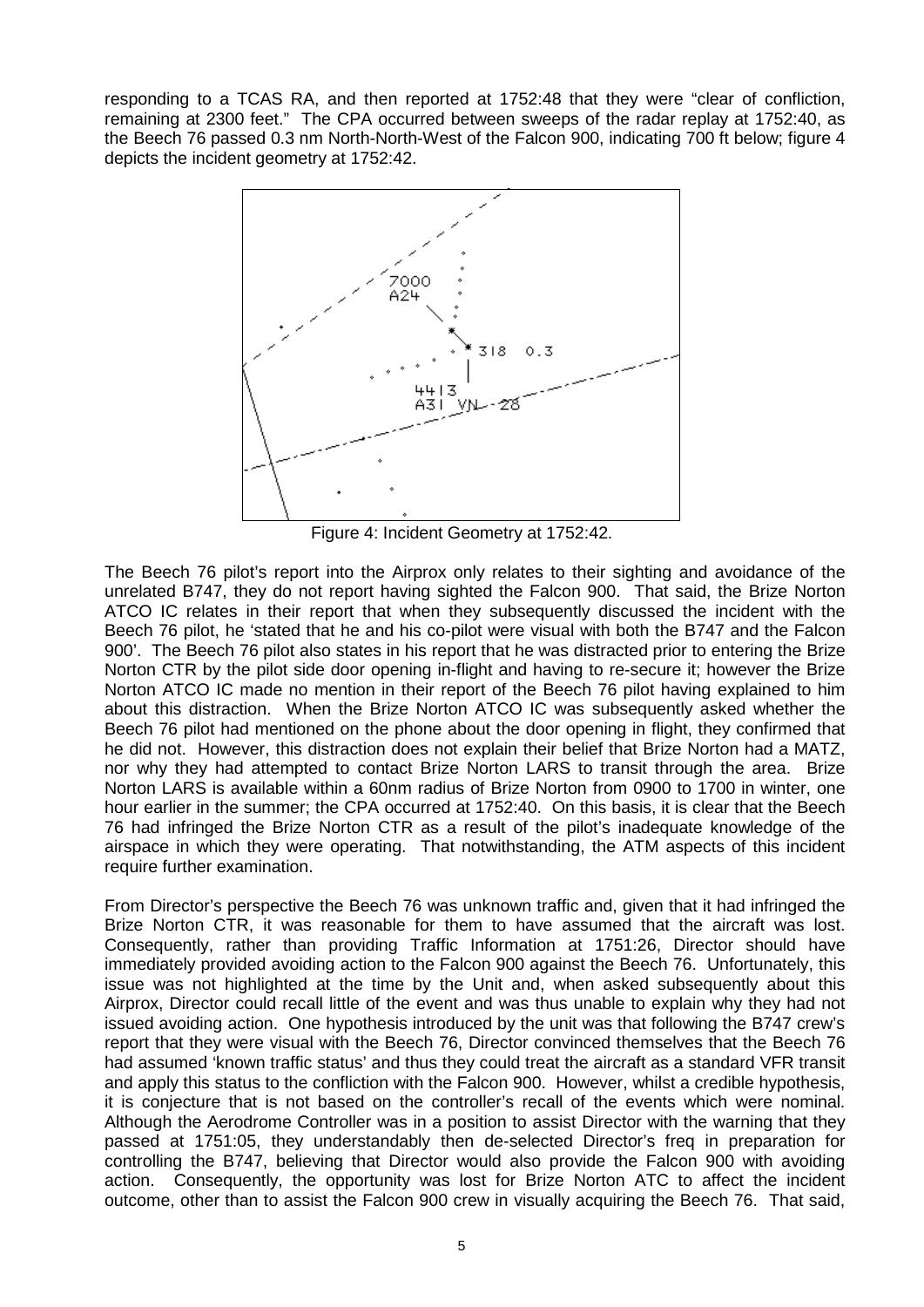in terms of the Airprox itself, there was no risk of collision. The Falcon 900's pilot reported visual with the Beech 76 with approx 3nm lateral separation and did not request avoiding action, which was an option open to them as an IFR flight within CAS; the conflict was subsequently resolved by the Falcon 900 pilot's response to the TCAS RA.

Following this incident, SATCO Brize Norton reviewed the controller training package relating to the provision of an ATS to aircraft operating within the Brize Norton CTR. Whilst the review determined that the training package was 'fit for purpose' this incident will be incorporated into that package as well as additional safety promotion materials to highlight the hazard posed by aircraft infringing the CTR.

## **Summary**

This Airprox occurred 6.9nm East-South-East of RAF Brize Norton, within the CTR, at 1752:40 on Sunday 14 Jul 13, between a Falcon 900 and a Beech 76. The Falcon 900 was operating IFR and recovering to Brize Norton for an ILS approach, in receipt of an ATS from Brize Norton Director. The Beech 76 was operating VFR and was not in receipt of an ATS nor talking to Brize Norton ATC.

## **PART B: SUMMARY OF THE BOARD'S DISCUSSIONS**

Information available included reports from the pilots of both ac, transcripts of the relevant RT frequencies, radar photographs/video recordings, reports from the air traffic controllers involved and reports from the appropriate ATC and operating authorities.

The Board began by discussing the actions of the Falcon 900 crew as it appeared that they had had visual contact with the Beech 76 but had still allowed themselves to fly close enough to cause a TCAS RA. It was noted that, as the Falcon 900 crew were flying IFR, and that they had not been informed that the Beech 76 had entered the CTR without clearance, they would have expected it to be VFR traffic, which is obliged to avoid IFR traffic in Class D airspace. Several pilot members informed the Board that it can be very difficult to judge if a conflicting aircraft is likely to cause a TCAS RA, so it was likely that the Falcon 900 crew were comfortable with the separation but the relative movement of the two aircraft had lead to the RA, which they were obliged to follow.

The discussion then turned to the actions of the Beech 76 pilot. The Board agreed that the issue of his door coming open would have proved a significant distraction but, nonetheless, all members were clear that the pilot had displayed very poor understanding of the status of the Brize Norton CTR and had not planned well enough to enable him to transit this busy airspace safely. It was noted that the correct frequency for requesting CTR crossing is clearly published in the relevant maps and documents. The Board discussed the Beech 76 pilot's suggestion that Brize Norton ATC should continuously monitor the LARS frequency in case pilots select the wrong frequency; it was agreed that, whilst this might be a good practice when the controllers have the capacity, obliging them to monitor additional frequencies when they are busy on the correct published frequencies could create unnecessary distractions and make the management of the communication equipment more complicated.

There was considerable debate over the actions of the Brize Norton Director; some members believed that, on observing the unknown aircraft entering or about to enter the CTR, the controller could have immediately nipped the incident in the bud by simply selecting all available frequencies (including the LARS frequency) and transmitting blind that the pilot of the unknown aircraft should contact them on 119.0. Other members believed that the controller would not have had time to try calling the aircraft as it approached the CTR. Irrespective, the ATC members were clear that, once the Beech 76 had entered the CTR, all the controller's efforts should have been focussed on ensuring the aircraft under his control remained separated from the Beech 76 which, at that point, was an unknown aircraft that had entered controlled airspace without a clearance. Whilst the Falcon pilot had reported 'visual' with the Beech 76, the Director had a clear responsibility to offer the Falcon pilot avoiding action, or obtain positive confirmation that he was happy to continue taking responsibility for separation from the Beech 76. The Board noted that the B747 crew had reported visual and 'happy